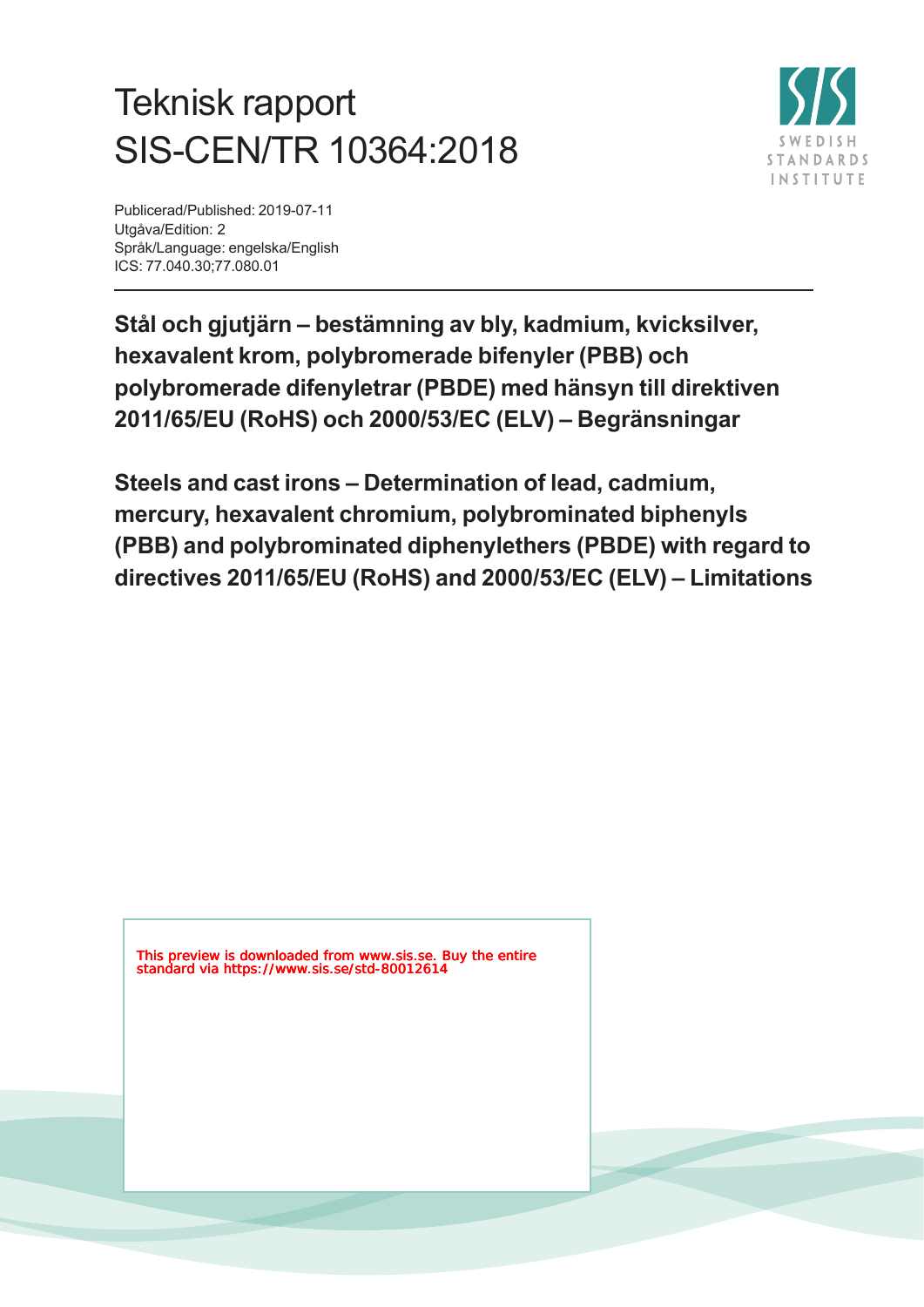# Standarder får världen att fungera

*SIS (Swedish Standards Institute) är en fristående ideell förening med medlemmar från både privat och offentlig sektor. Vi är en del av det europeiska och globala nätverk som utarbetar internationella standarder. Standarder är dokumenterad kunskap utvecklad av framstående aktörer inom industri, näringsliv och samhälle och befrämjar handel över gränser, bidrar till att processer och produkter blir säkrare samt effektiviserar din verksamhet.* 

#### **Delta och påverka**

Som medlem i SIS har du möjlighet att påverka framtida standarder inom ditt område på nationell, europeisk och global nivå. Du får samtidigt tillgång till tidig information om utvecklingen inom din bransch.

#### **Ta del av det färdiga arbetet**

Vi erbjuder våra kunder allt som rör standarder och deras tillämpning. Hos oss kan du köpa alla publikationer du behöver – allt från enskilda standarder, tekniska rapporter och standardpaket till handböcker och onlinetjänster. Genom vår webbtjänst e-nav får du tillgång till ett lättnavigerat bibliotek där alla standarder som är aktuella för ditt företag finns tillgängliga. Standarder och handböcker är källor till kunskap. Vi säljer dem.

#### **Utveckla din kompetens och lyckas bättre i ditt arbete**

Hos SIS kan du gå öppna eller företagsinterna utbildningar kring innehåll och tillämpning av standarder. Genom vår närhet till den internationella utvecklingen och ISO får du rätt kunskap i rätt tid, direkt från källan. Med vår kunskap om standarders möjligheter hjälper vi våra kunder att skapa verklig nytta och lönsamhet i sina verksamheter.

**Vill du veta mer om SIS eller hur standarder kan effektivisera din verksamhet är du välkommen in på www.sis.se eller ta kontakt med oss på tel 08-555 523 00.**

## Standards make the world go round

*SIS (Swedish Standards Institute) is an independent non-profit organisation with members from both the private and public sectors. We are part of the European and global network that draws up international standards. Standards consist of documented knowledge developed by prominent actors within the industry, business world and society. They promote cross-border trade, they help to make processes and products safer and they streamline your organisation.*

#### **Take part and have influence**

As a member of SIS you will have the possibility to participate in standardization activities on national, European and global level. The membership in SIS will give you the opportunity to influence future standards and gain access to early stage information about developments within your field.

#### **Get to know the finished work**

We offer our customers everything in connection with standards and their application. You can purchase all the publications you need from us - everything from individual standards, technical reports and standard packages through to manuals and online services. Our web service e-nav gives you access to an easy-to-navigate library where all standards that are relevant to your company are available. Standards and manuals are sources of knowledge. We sell them.

#### **Increase understanding and improve perception**

With SIS you can undergo either shared or in-house training in the content and application of standards. Thanks to our proximity to international development and ISO you receive the right knowledge at the right time, direct from the source. With our knowledge about the potential of standards, we assist our customers in creating tangible benefit and profitability in their organisations.

**If you want to know more about SIS, or how standards can streamline your organisation, please visit www.sis.se or contact us on phone +46 (0)8-555 523 00**



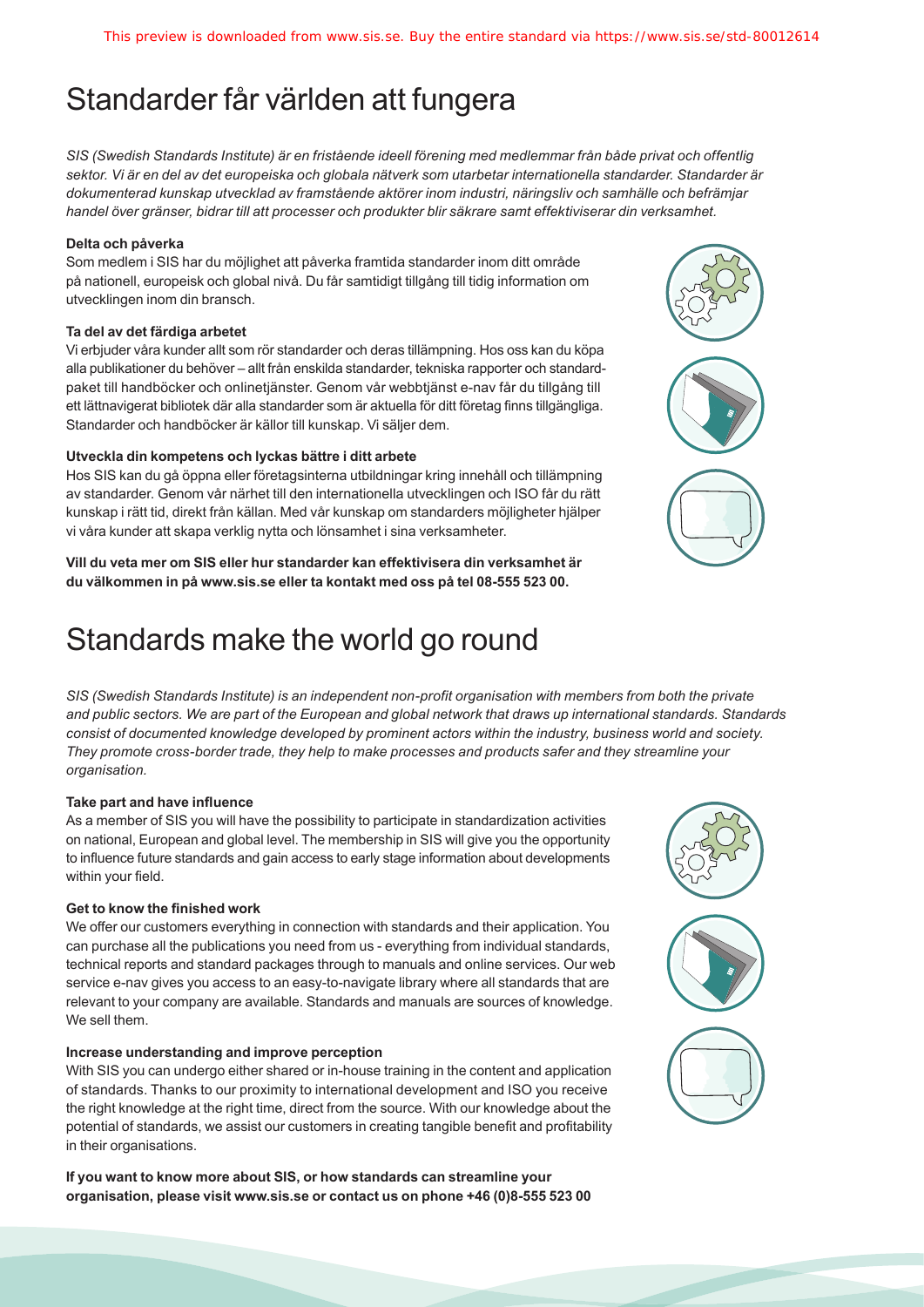Denna tekniska rapport är inte en svensk standard. Detta dokument innehåller den engelska språkversionen av CEN/TR 10364:2018, utgåva 2.

Detta dokument ersätter SIS-CEN/TR 10364:2016, utgåva 1.

This Technical Report is not a Swedish Standard. This document contains the English language version of CEN/TR 10364:2018, edition 2.

This document supersedes SIS-CEN/TR 10364:2016, edition 1.

© Copyright/Upphovsrätten till denna produkt tillhör SIS, Swedish Standards Institute, Stockholm, Sverige. Användningen av denna produkt regleras av slutanvändarlicensen som återfinns i denna produkt, se standardens sista sidor.

© Copyright SIS, Swedish Standards Institute, Stockholm, Sweden. All rights reserved. The use of this product is governed by the end-user licence for this product. You will find the licence in the end of this document.

*Upplysningar om sakinnehållet i detta dokument lämnas av SIS, Swedish Standards Institute, telefon 08-555 520 00. Standarder kan beställas hos SIS som även lämnar allmänna upplysningar om nationell och internationell standard.*

*Information about the content of this document is available from the SIS, Swedish Standards Institute, telephone +46 8 555 520 00. Standards may be ordered from SIS, who can also provide general information about national and international standards.*

Dokumentet är framtaget av kommittén Kemiska analysmetoder för metaller, SIS/TK 122.

Har du synpunkter på innehållet i det här dokumentet, vill du delta i ett kommande revideringsarbete eller vara med och ta fram standarder inom området? Gå in på www.sis.se - där hittar du mer information.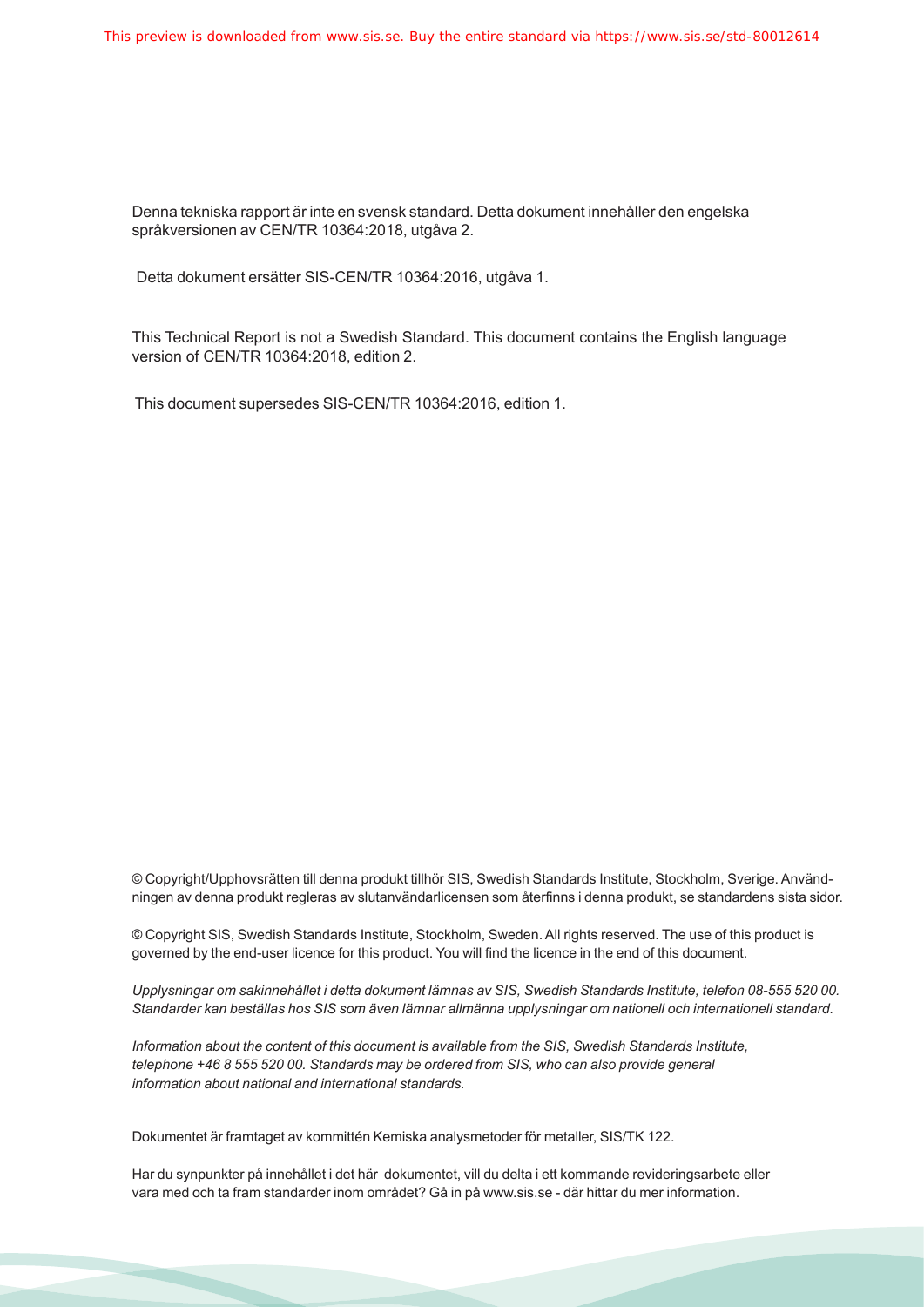This preview is downloaded from www.sis.se. Buy the entire standard via https://www.sis.se/std-80012614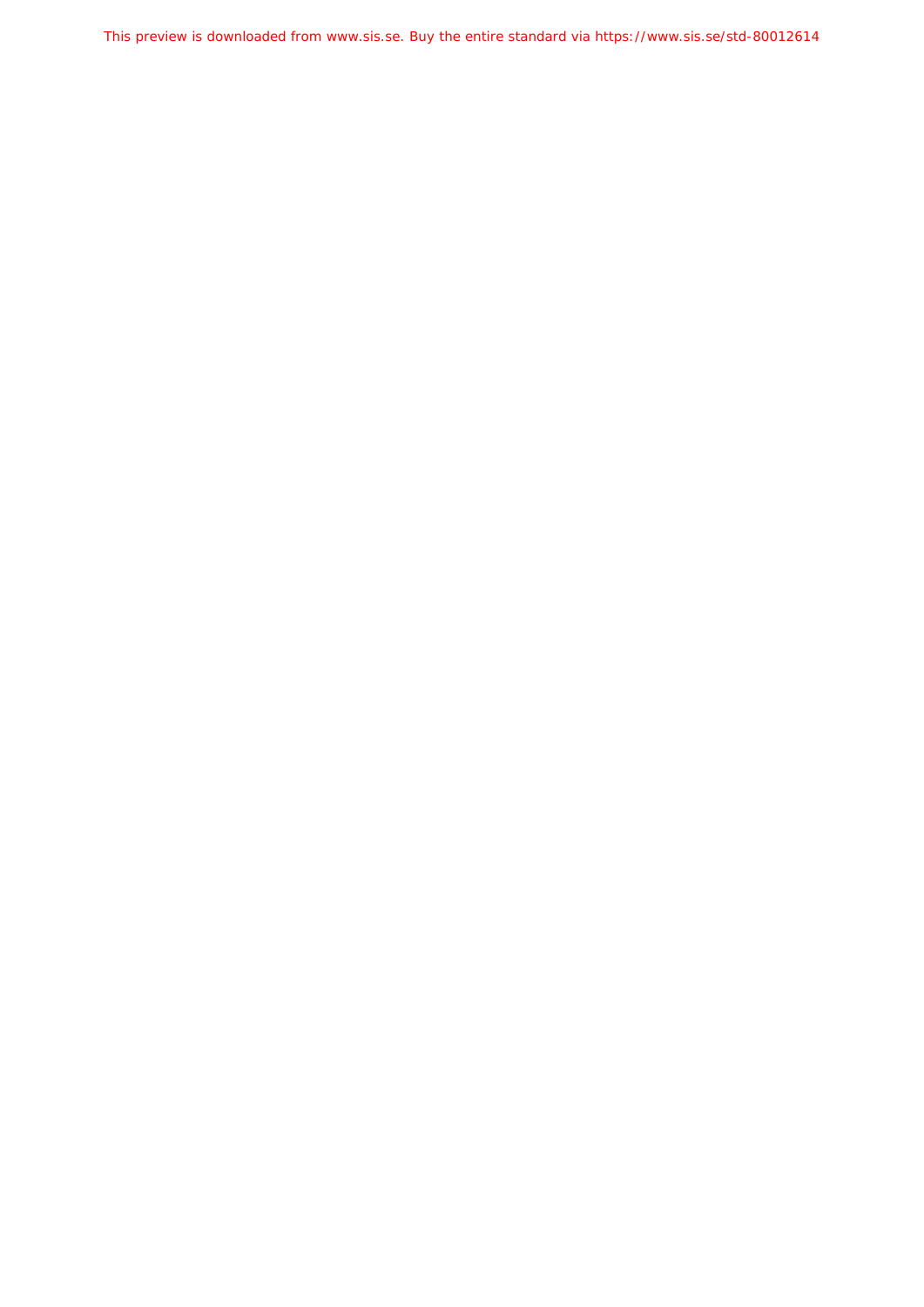# TECHNICAL REPORT RAPPORT TECHNIQUE TECHNISCHER BERICHT

# **CEN/TR 10364**

November 2018

ICS 77.040.30; 77.080.01 Supersedes CEN/TR 10364:2016

English Version

## Steels and cast irons - Determination of substances listed in the directives 2011/65/EU (RoHS) and 2000/53/EC (ELV) - Limitations

Aciers et fontes - Déterminations des substances listées dans les directives 2011/65/EU (RoHS) et 2000/53/EC (ELV) - Limites

Stahl und Gusseisen - Die Bestimmung der Substanzen in den Richtlinien aufgeführt 2011/65/EU (RoHS) und 2000/53/EG (ELV) - Beschränkungen

This Technical Report was approved by CEN on 12 October 2018. It has been drawn up by the Technical Committee ECISS/TC 102.

CEN members are the national standards bodies of Austria, Belgium, Bulgaria, Croatia, Cyprus, Czech Republic, Denmark, Estonia, Finland, Former Yugoslav Republic of Macedonia, France, Germany, Greece, Hungary, Iceland, Ireland, Italy, Latvia, Lithuania, Luxembourg, Malta, Netherlands, Norway, Poland, Portugal, Romania, Serbia, Slovakia, Slovenia, Spain, Sweden, Switzerland, Turkey and United Kingdom.



EUROPEAN COMMITTEE FOR STANDARDIZATION COMITÉ EUROPÉEN DE NORMALISATION EUROPÄISCHES KOMITEE FÜR NORMUNG

**CEN-CENELEC Management Centre: Rue de la Science 23, B-1040 Brussels** 

© 2018 CEN All rights of exploitation in any form and by any means reserved worldwide for CEN national Members.

Ref. No. CEN/TR 10364:2018 E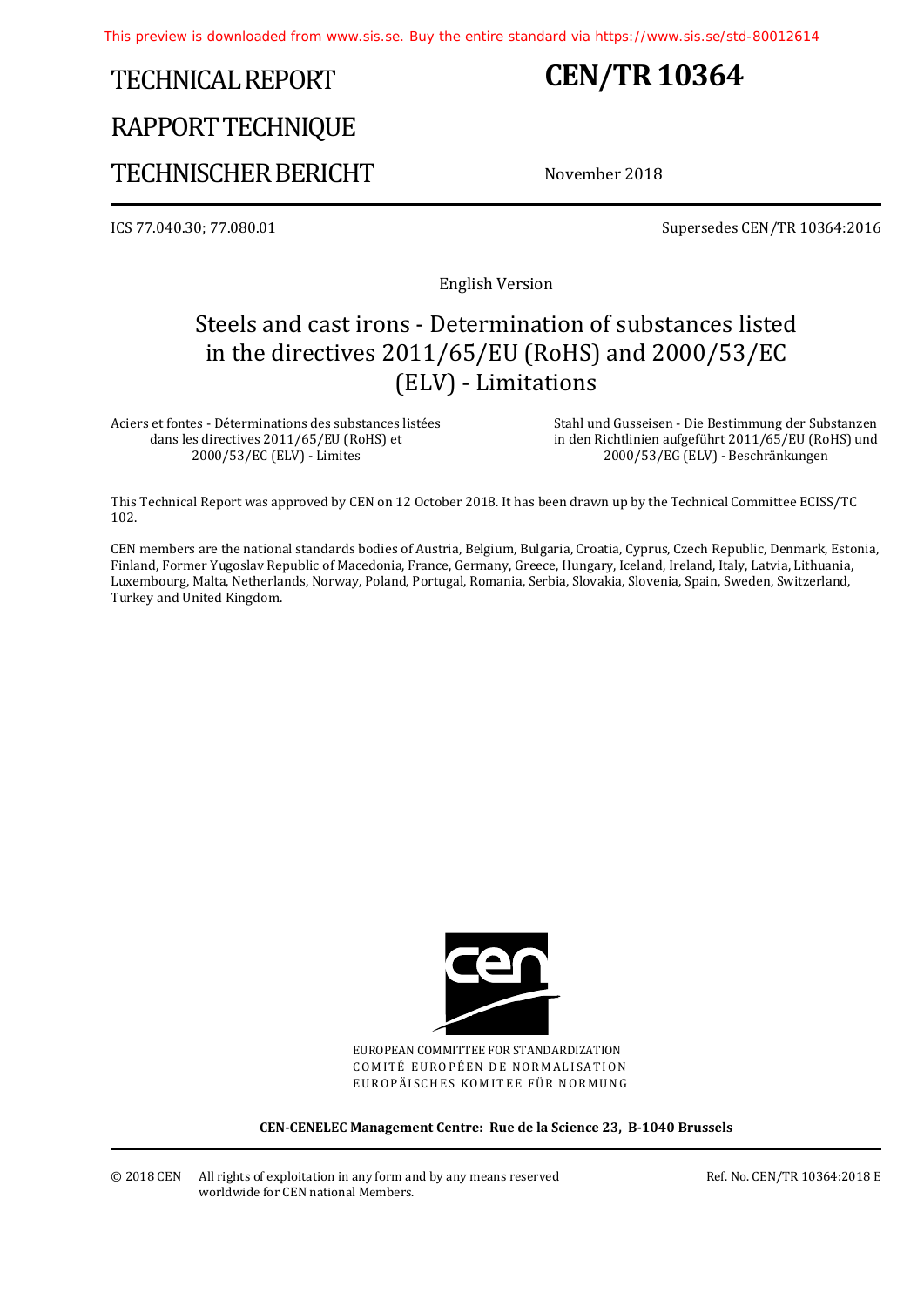This preview is downloaded from www.sis.se. Buy the entire standard via https://www.sis.se/std-80012614

## SIS-CEN/TR 10364:2018 (E)

## **Contents**

## Page

| $1 \quad \blacksquare$  |  |  |
|-------------------------|--|--|
|                         |  |  |
| $3^{\circ}$             |  |  |
| $\overline{\mathbf{4}}$ |  |  |
|                         |  |  |
|                         |  |  |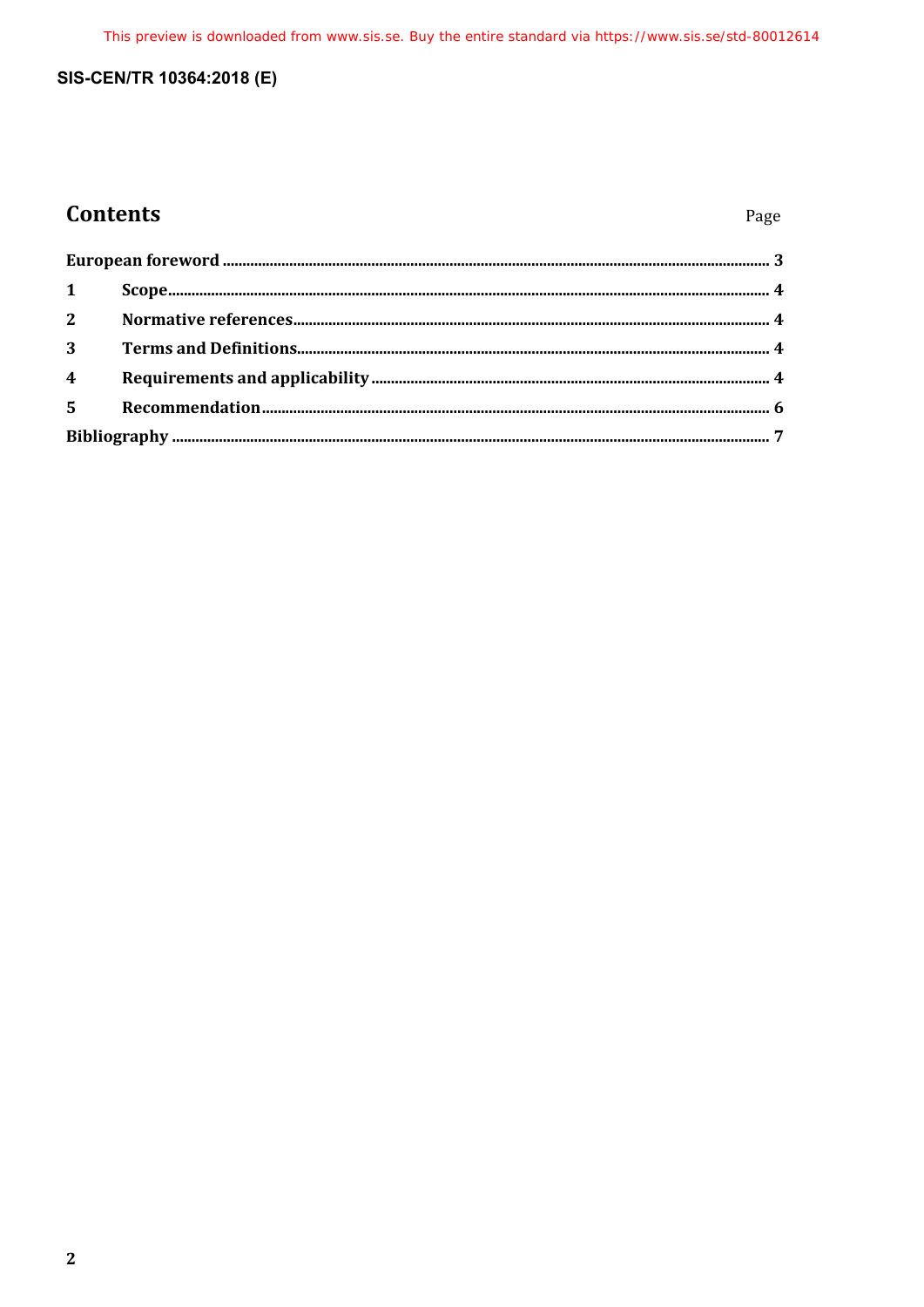#### **SIS-CEN/TR 10364:2018 (E)**

## <span id="page-6-0"></span>**European foreword**

This document (CEN/TR 10364:2018) has been prepared by Technical Committee ECISS/TC 102 "Methods of chemical analysis for iron and steel", the secretariat of which is held by SIS.

Attention is drawn to the possibility that some of the elements of this document may be the subject of patent rights. CEN shall not be held responsible for identifying any or all such patent rights.

This document supersedes CEN/TR 10364:2016.